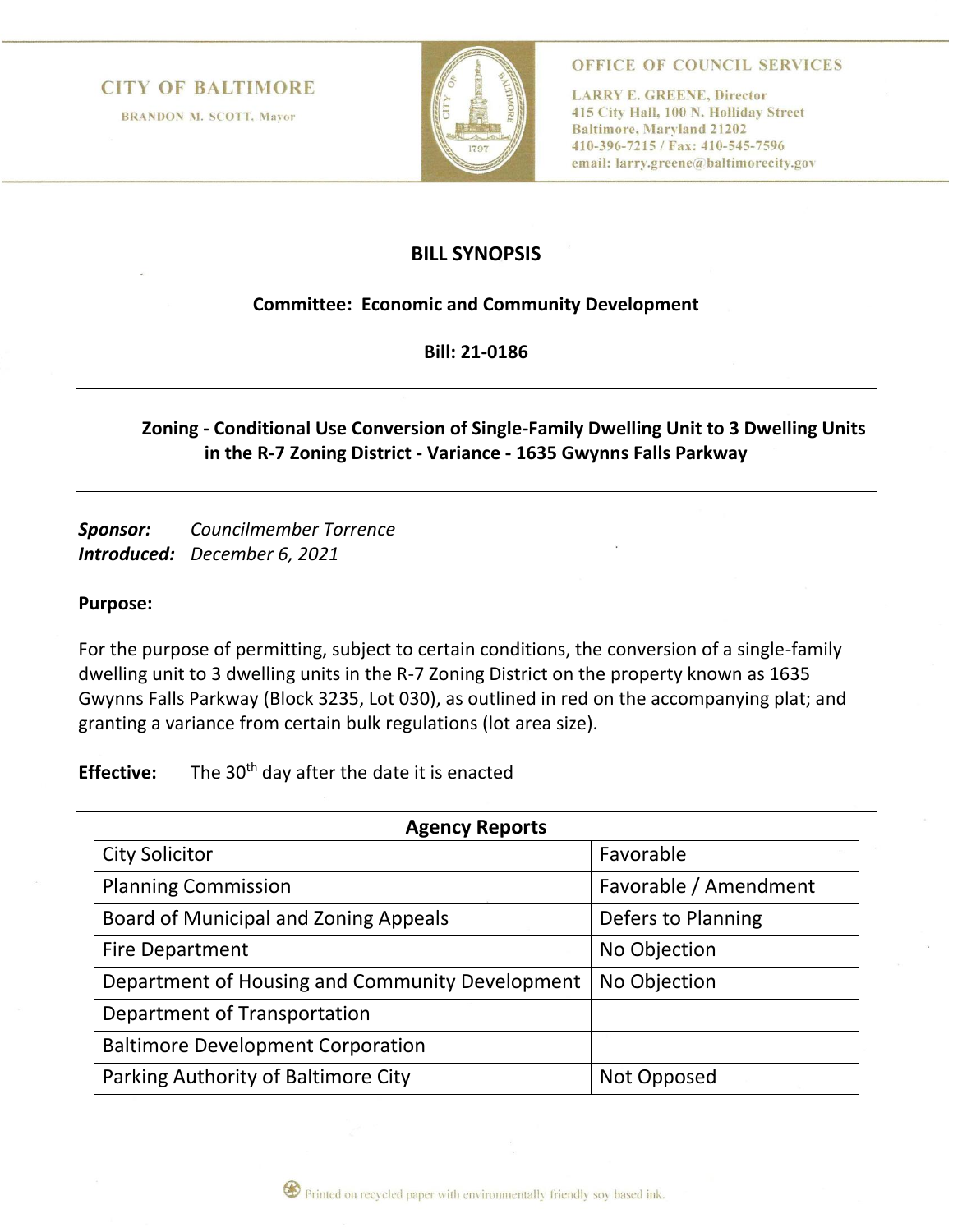# **Analysis**

## **Current Law**

Article – Zoning; Section(s) 5-201(a), 5-305(a), 5-308, 9-401 (Table 9-401), 9-701(2) Baltimore City Revised Code (Edition 2000).

To approve a conditional use, the City Council must find, based on facts presented at the hearing on the bill:

(1) the establishment, location, construction, maintenance, or operation of the conditional use would not be detrimental to or endanger the public health, safety, or welfare;

(2) the use would not be precluded by any other law, including an applicable Urban Renewal Plan;

(3) the authorization would not be contrary to the public interest; and

(4) the authorization would be in harmony with the purpose and intent of the Baltimore City Zoning Code

## **Background**

The bill would authorize the conversion of a single-family dwelling unit to 3 dwelling units in the R-7 Zoning District on the property known as 1635 Gwynns Falls Parkway. The property is located on the northeast corner of the intersection with Woodbrook Avenue.

The property lies in the Parkview-Woodbrook community and the Auchentoroly Terrace National Register Historic District. The area is predominantly residential with scattered uses such as religious institutions and small-scale commercial uses.

The structure on the site, built in the  $20<sup>th</sup>$  century, is now vacant. The site is zoned R-7. The property lot measures 15' x 70". The three-story, porch-front, attached residential structure measures approximately 15' x 120'. The owner recently purchased the property from Baltimore City's One House at a Time Program.

The owner is proposing to construct a two-bedroom dwelling unit situated on the second-floor front and the third-floor, as well as a one-bedroom unit on the first floor, and a one-bedroom dwelling unit in the central and rear portions of the second floor of the structure. The owner is also requesting a variance for the lot size area requirement.

\_\_\_\_\_\_\_\_\_\_\_\_\_\_\_\_\_\_\_\_\_\_\_\_\_\_\_\_\_\_\_\_\_\_\_\_\_\_\_\_\_\_\_\_\_\_\_\_\_\_\_\_\_\_\_\_\_\_\_\_\_\_\_\_\_\_\_\_\_\_\_\_\_\_\_\_\_\_\_\_\_\_\_\_\_\_\_\_\_\_\_\_\_\_\_\_\_\_\_\_\_